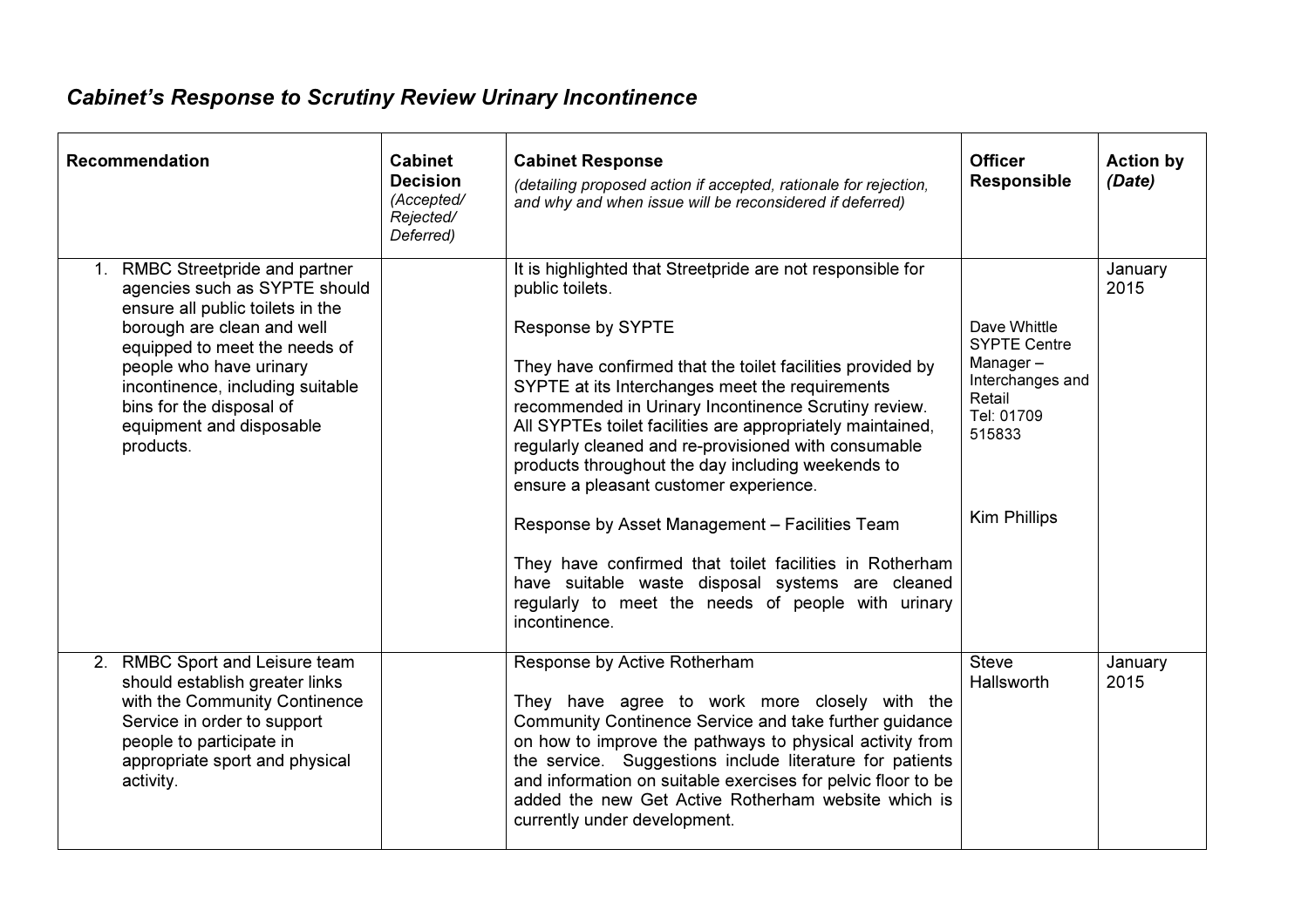| 3. RMBC Sport and Leisure team<br>should liaise with other sport and<br>leisure activity providers to<br>consider building more pelvic<br>floor exercises into the Active<br>Always programme and wider<br>leisure classes                                                                                                                                                                                                                                                                                                                                                                                                                                                                                                                                                                        | Response from Active Rotherham<br>They will include pelvic floor exercises into their existing<br>"active always" provision. Public Health will also raise the<br>importance of pelvic floor exercises at the next<br>Rotherham Active Partnership meeting and long term<br>conditions subgroup which covers most activity providers<br>across the Borough.<br>If there are any training<br>requirements identified, these will be considered and<br>delivered to the Rotherham Active Partnership members<br>to ensure the exercises are embedded in all services.                                                                                                                                                                                                                                                                            | <b>Steve</b><br>Hallsworth | January<br>2015 |
|---------------------------------------------------------------------------------------------------------------------------------------------------------------------------------------------------------------------------------------------------------------------------------------------------------------------------------------------------------------------------------------------------------------------------------------------------------------------------------------------------------------------------------------------------------------------------------------------------------------------------------------------------------------------------------------------------------------------------------------------------------------------------------------------------|------------------------------------------------------------------------------------------------------------------------------------------------------------------------------------------------------------------------------------------------------------------------------------------------------------------------------------------------------------------------------------------------------------------------------------------------------------------------------------------------------------------------------------------------------------------------------------------------------------------------------------------------------------------------------------------------------------------------------------------------------------------------------------------------------------------------------------------------|----------------------------|-----------------|
| 4. There should be greater publicity<br>by partner agencies, coordinated<br>through the Health and<br>Wellbeing Board, to reduce<br>stigma associated with<br>incontinence and to raise public<br>and provider awareness of:<br>a) the importance of maintaining<br>good bladder and bowel health<br>and habits at all life stages<br>(through media such as screens<br>in leisure centres and GP<br>surgeries, further website<br>development, VAR ebulletin and<br>a campaign during World<br>Continence Week from 22-28<br>June 2015)<br>b) healthy lifestyle choices<br>having a positive impact on<br>general health but also helping<br>to prevent incontinence, such<br>as diet, fluid intake and being<br>active<br>c) the positive benefits of pelvic<br>floor exercises as a preventive | Response by SYPTE<br>They have offered the opportunity to use Rotherham<br>Interchange to promote health issues in either road show<br>or poster display format. Information to be shared with<br>the Urinary Incontinence Team.<br>Response by Public Health<br>Public Health offer the opportunity for key messages to be<br>included on our Public Health TV screens as well as<br>encouraging Pharmacies to consider prioritising<br>incontinence as one of their Public Health Campaigns for<br>2015.<br>Information will also be included on the Get Active<br>Rotherham website to raise awareness and confidence of<br>patients with urinary incontinence.<br>It is recognised that the wide distribution of this review<br>should also result in an increase in awareness of the<br>needs of those experiencing urinary incontinence. | Rebecca<br>Atchinson       | January<br>2015 |